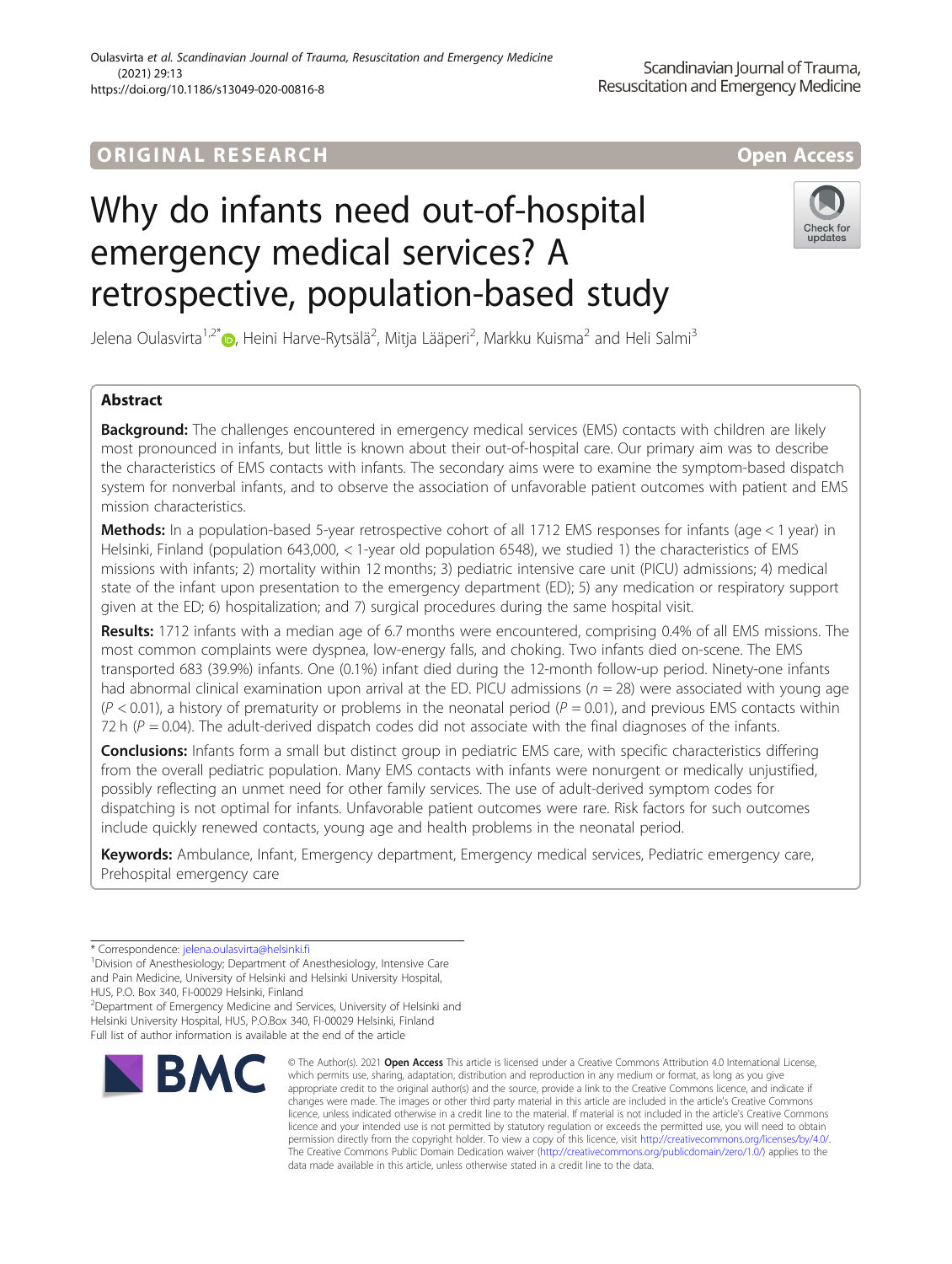## Background

Children form a minority group of the emergency medical services (EMS) contacts. The reported proportion of EMS contacts in pediatric patients varies between 4% in Finland [\[1](#page-10-0)], 5% in Canada [[2\]](#page-10-0) and 7% in Denmark, Korea and United States [[3](#page-10-0)–[5\]](#page-10-0). However, children have unique needs in a healthcare setting and EMS has to address these needs [\[6](#page-10-0)]. The Academic Emergency Medicine Consensus Conference on "Aligning the Pediatric Emergency Medicine Research Agenda to Reduce Health Outcome Gaps" identified organization and administration of pediatric EMS as one of high-priority research issues [\[7\]](#page-10-0).

EMS personnel have repeatedly reported experiencing challenges and feeling anxious when attending to pediatric patients [\[8](#page-10-0)–[10\]](#page-10-0). Discomfort and anxiety seem to translate into true patient safety hazards, as significant medication errors [[10,](#page-10-0) [11\]](#page-10-0), non-systematic evaluation [[12,](#page-11-0) [13](#page-11-0)], and other challenges  $[14, 15]$  $[14, 15]$  $[14, 15]$  $[14, 15]$  in the emergency care of small children have been reported. Education, protocol development, mental aids, and encouragement for systematic evaluation have been proposed to address the challenges in pediatric emergency care  $[1, 14-16]$  $[1, 14-16]$  $[1, 14-16]$  $[1, 14-16]$  $[1, 14-16]$  $[1, 14-16]$  $[1, 14-16]$ .

It has previously been shown that infants are overrepresented in pediatric EMS responses [[1,](#page-10-0) [15](#page-11-0), [17\]](#page-11-0). It has also been reported that the challenges that EMS personnel face when attending to children are most pronounced when attending to very young, nonverbal children [\[11](#page-10-0), [13\]](#page-11-0). As infants differ markedly from older children, protocols based on studies conducted on general pediatric populations or even derived from adults, may not be suitable for infants. Because dispatch protocols are often symptom-based  $[3, 18]$  $[3, 18]$  $[3, 18]$  $[3, 18]$  $[3, 18]$  they may be difficult to apply to infants expressing themselves nonverbally. Thus, we sought to investigate EMS contacts with infants in detail.

The primary aim of this study was to describe the characteristics of the EMS contacts in the infant population. The secondary aims were to examine the use of the present symptom-based dispatch system for nonverbal infants, and to observe the occurrence of unfavorable patient outcomes and their associations with patient and EMS mission characteristics.

## Methods

### Study design and population

This was a population-based study that assessed retrospectively collected data from out-of-hospital and inhospital patient records. We included all out-of-hospital ambulance responses for infants (age < 1 year) between 1 January 2013 and 31 December 2017 in Helsinki, Finland. Ambulance responses to out-of-hospital deliveries were excluded, as babies born out-of-hospital represent a very specific patient group not comparable to other EMS contacts with infants, and out-of-hospital births occur rarely in the study area [[19\]](#page-11-0).

### Setting

Helsinki is the capital and the largest city of Finland (population 643,000; < 1-year-old population 6548 in 2017). There were 6566 infants born in Helsinki in 2017 [[20\]](#page-11-0). Finland is a Nordic welfare state with a publicly financed universal healthcare system, including free public prenatal clinics for pregnant women and 'well-baby clinics' for children aged 0 to 6 years. Prenatal and wellbaby clinics offer parent training, and all families may contact their own community health nurse with problems and questions concerning child healthcare. Thus, advice and healthcare for infants are, in principle, easily available regardless of the socioeconomic status of the family.

Helsinki University Hospital (HUH) provides all pediatric out-of-hospital emergency care, pediatric secondary, and tertiary emergency department (ED) care and is responsible for the only pediatric intensive care unit (PICU) in the study area. Private-care providers and other public sector units offer some primary-level healthcare for children, but infants with altered medical state or requiring ambulance transport for medical reasons (or both) are referred to HUH pediatric EDs. Because of the centralized out-of-hospital and in-hospital pediatric emergency care, the data covers all ambulance responses in the study population.

All emergency calls from the study area are dialed to the same number (112). A professional emergency response center (ERC) operator first categorizes the leading complaint to form a symptom code and then determines a priority class from A to D following a formal national questionnaire protocol [\[18](#page-11-0)]. Ambulances are then dispatched with the combination of symptom code and priority class. The same set of symptom codes and priority classes are used for all patients regardless of age. The questionnaire protocol is the same for both adults and children. In the case of a pediatric patient, the ERC operator may ask some additional questions.

In Helsinki, all out-of-hospital emergencies are responded to by HUH EMS Helsinki consisting of 18 ambulances and a medical supervisor unit staffed by emergency medical technicians and paramedics. There is also one physician-staffed rapid response vehicle on call. Personnel of all ambulance units have the option of consulting with the physician by phone or requesting the physician-staffed unit to the scene for assistance.

Not all pediatric patients in Finland are transported to hospital by ambulance [[1,](#page-10-0) [15\]](#page-11-0). After appropriate examination and possible treatment, the ambulance personnel may decide that the patient does not require ambulance transport. After the decision, the personnel inform the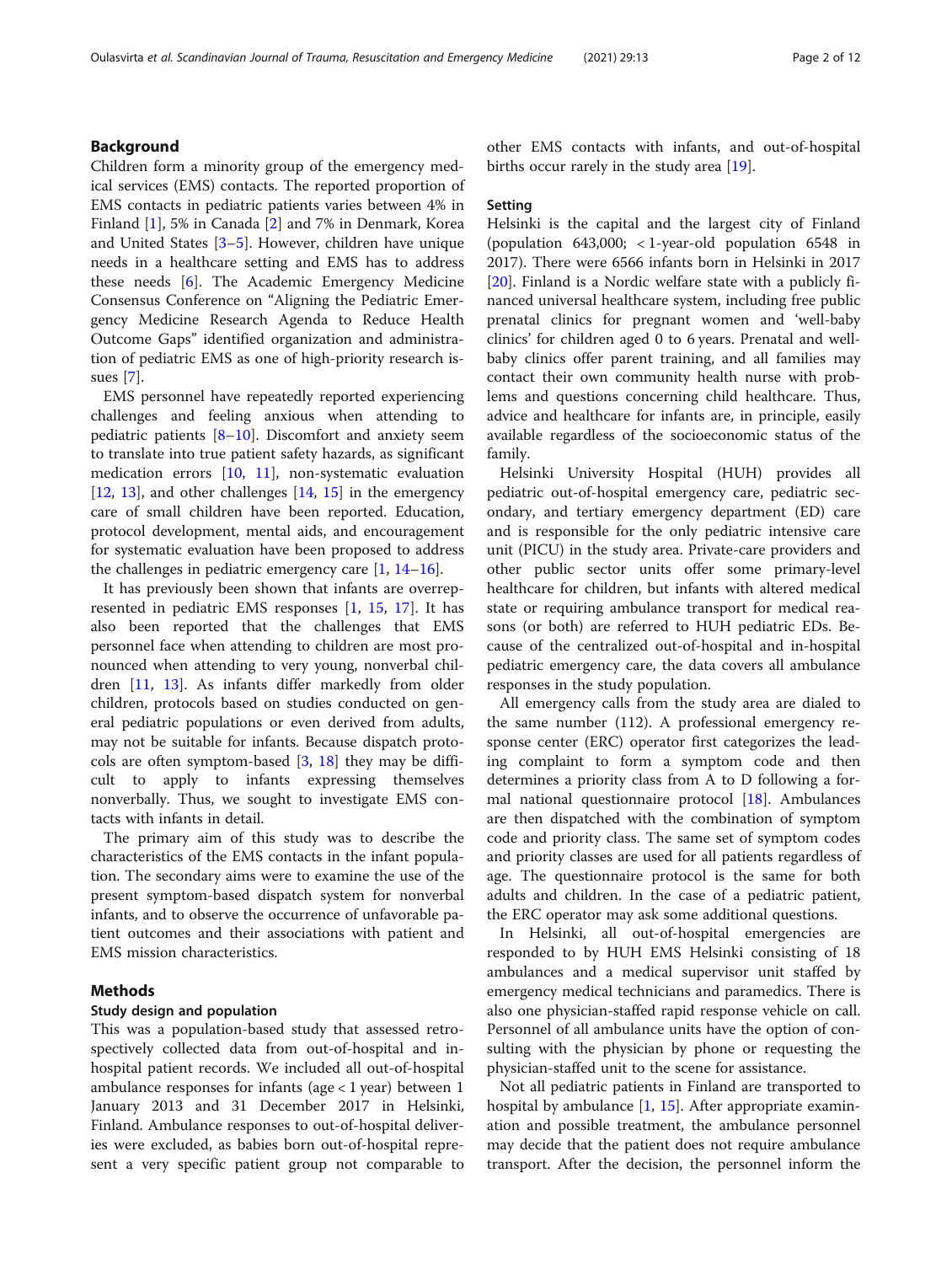patient or the caregivers on how to monitor and treat the condition, and on whether or when to visit healthcare services by other means of transport. The nontransport decision and the information given are documented in the electronic patient record system.

## Variables

We obtained data on all out-of-hospital EMS responses concerning infants (age  $<$  1 year) from an electronic patient record system (Merlot Medi®, CGI Suomi Oy). Data on ED visits and details of hospitalization were obtained from the HUH in-hospital patient record system (Uranus®, CGI Suomi Oy). Descriptive variables examined included age, sex, time of the contact, symptom code and priority class for dispatching and transport, physiological measurements conducted both in out-of-hospital and at the ED settings (respiratory rate, respiratory work, oxygen saturation, heart rate, systolic blood pressure, level of consciousness, blood glucose, temperature), insertion of an intravenous line in out-of-hospital setting, all treatments required at the ED including any type of medications or respiratory support (i.e. supplementary oxygen, nasal high flow or continuous positive airway pressure); all surgical procedures during the same hospital visit, diagnoses set at the ED, and diagnoses before the EMS contact. The diagnoses were obtained as International Classification of Diseases-10 (ICD-10) codes [[21\]](#page-11-0). Demographics were obtained from Statistics Finland [\[20](#page-11-0)].

To evaluate the validity of using the same symptom codes for infants and adults during the dispatch process, we chose three symptom codes, "dyspnea", "seizure" and "choking" which were common in the study population, and which could explicitly be related to the symptoms of specific ICD-10 diagnoses. We examined if these symptom codes were more related to those specific diagnoses than to other diagnoses. If the dispatch protocol was valid to recognize the presentation of symptoms in infants, the symptom codes should be associated with specific diagnoses. The full list of diagnoses related to the symptom codes is shown in the Additional file [1](#page-10-0).

To explore the unfavorable patient outcomes, we chose to study 12-month mortality after the EMS contact. Based on our previous studies, mortality in this population was expected to be low  $[1, 15]$  $[1, 15]$  $[1, 15]$  $[1, 15]$ . Therefore, we also studied the following outcomes reflecting the severity of the condition of the infants transported to the ED: 1) PICU admissions during the same hospital visit; 2) medical state of the infant upon arrival to the ED, which was judged based on the first documented physiologic measurements and the verbal evaluation by the physician; and categorized to "good" (all measurements and the presentation documented as normal) or "other than good" (any abnormal measurement or presentation

documented); 3) any medication or respiratory support given at the ED (i.e. supplementary oxygen, nasal high flow or continuous positive airway pressure); 4) hospitalization during the same hospital visit; and 5) surgical procedures during the same hospital visit. Surgical procedures included endoscopy and bronchoscopy, but minor procedures performed at the ED (e.g. suturing a minor wound or inserting a nasogastric tube) were excluded.

For those infants not transported by ambulance after the EMS contact, we examined whether they visited the ED within 72 h of the initial non-transport decision. In case of such a visit, we examined the secondary outcomes 1 to 5 as mentioned above.

#### Statistical analysis

Due to the lack of previous studies, we were unable to make estimates on the incidence of outcomes for power analysis. Thus, we chose a follow-up period of 5 years as a clinically relevant period in which no major changes (e.g. new significant protocols or changes in the hospital processes) were implemented. Continuous variables are presented as the median and the interquartile range (IQR) and categorical variables as frequencies and percentages (%). Multivariate analyses were not included due to the small number of observations in most of the outcomes, which would most likely lead to overfitting in regression models especially when adjusting with potential cofounders. Hence, a simpler approach with Mann-Whitney U test for continuous variables (age) and Fisher's test for categorical comparisons (all outcomes as well as descriptive variables other than age) were utilized. Risk plots were constructed using the locally estimated scatterplot smoothing (LOESS) method with ggplot2 package [[22\]](#page-11-0). The seasonal distribution and time-of-day variation were analyzed visually. Two-tailed P-values were used with P-values below 0.05 considered significant. The analyses were performed using R version 3.6.2 (R Core Team (2018) Vienna, Austria [[23\]](#page-11-0)).

## Results

During the study period there were 401,372 ambulance responses leading to a patient contact in Helsinki. Of these, 1712 (0.4%) concerned infants (children  $\langle 1 \rangle$  year). Thus, the incidence of EMS contacts with infants was 0.11/1000 inhabitants/year in the study area. Two infants (0.1%) died on-scene or were dead upon arrival of the EMS. Nineteen infants had two or more EMS contacts within 72 h. Of the 1710 infants encountered alive, 1027 (60.1%) were not transported by ambulance and 183 (17.8%) were advised by ambulance personnel to visit the ED by other means of transport. Of the 1027 infants not transported by ambulance, 194 (19.0%) visited the ED within 72 h of the initial EMS contact. Of these ED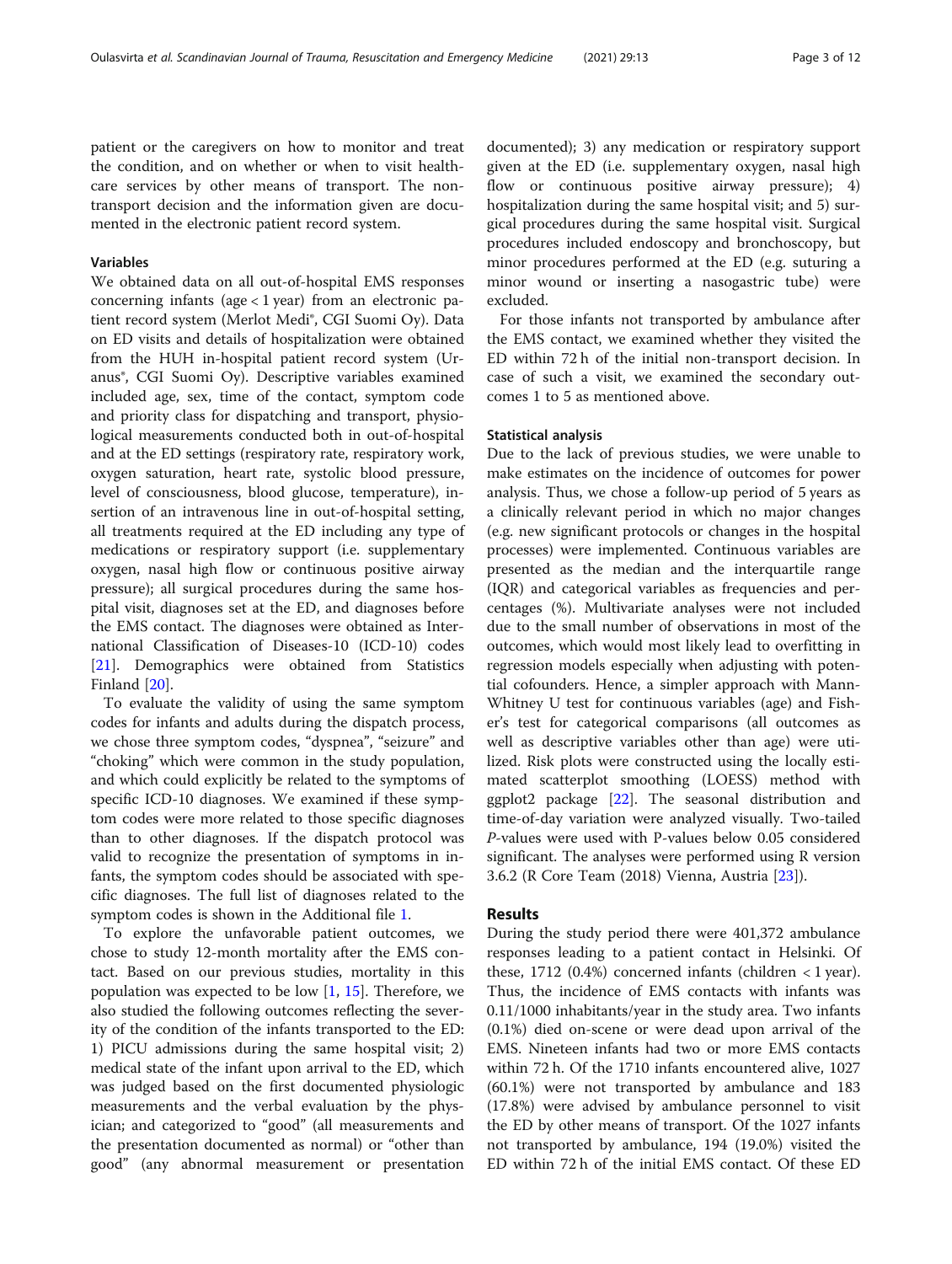visits, 106 (54.6%) were advised by ambulance personnel. Infants were seldom dispatched in the highest priority class (A), but a higher dispatch priority (A or B) was more common in the infants who were eventually transported to the ED, as compared to those requiring no transport.

Of the 1710 infants encountered alive, 27 (1.6%) could not be followed in detail because of incomplete personal details. Most of these were tourists without a Finnish identification number. Eight were initially transported by ambulance and thus the in-hospital data concerning the visit directly following the ambulance transport were available. The patient flow is described in Fig. 1.

The median age of the infants was 6.7 months (IQR 2.81–9.47). A total of 896 (52.3%) were boys and 402 (23.5%) had a native language other than one of the two national languages, Finnish or Swedish. There were more contacts in late evening, with a peak at 20:00. Seasonal variation was not observed. Contacts according to the time of day and time of year are illustrated in Fig. [2](#page-4-0).

The out-of-hospital measurements are presented in Table [1](#page-5-0). No out-of-hospital measurements were conducted for 256 (15.0%) of the infants.

One (0.1%) of the infants encountered alive died during the 12-month follow-up period. The death was due to a chronic illness and did not have a causal connection to the EMS contact. Of all 1710 infants encountered

alive, 877 were seen in the ED. Of these, 683 (77.9%) were directly transported by ambulance, 726 (83%) were mentioned to be in a good medical state at arrival and 386 (44%) were medicated or given respiratory support (e.g. oxygen or inhalations) at the ED. In total, 60 infants were transported by ambulance to primary healthcare clinics and the reason for ambulance transport was merely logistical or social, not medical. For these 60 infants, the medical state upon arrival and possible medication were not available for study purposes; there were no hospitalizations, PICU admissions, or need for surgical procedures in this patient group. In the entire study population, there were 28 PICU admissions, 336 hospitalizations, and 18 surgical procedures following an ED visit that occurred within 72 h of the initial EMS contact. All descriptive variables and outcomes are presented and compared between the transported and non-transported infants in Table [1](#page-5-0).

The association of specific ICD-10 diagnoses and the three evaluated symptom codes for dispatching "Dyspnea", "Seizure" and "Choking" are presented in Table [2](#page-6-0).

As there was only one death during the 12-month follow-up, we were not able to use this outcome for comparison. Young age was associated with a greater risk for PICU admissions (1.79 months (IQR 0.74–8.88) among those with PICU admission vs. 6.73 months (IQR 2.97–9.48) among those without PICU admission,  $P < 0.01$ ),

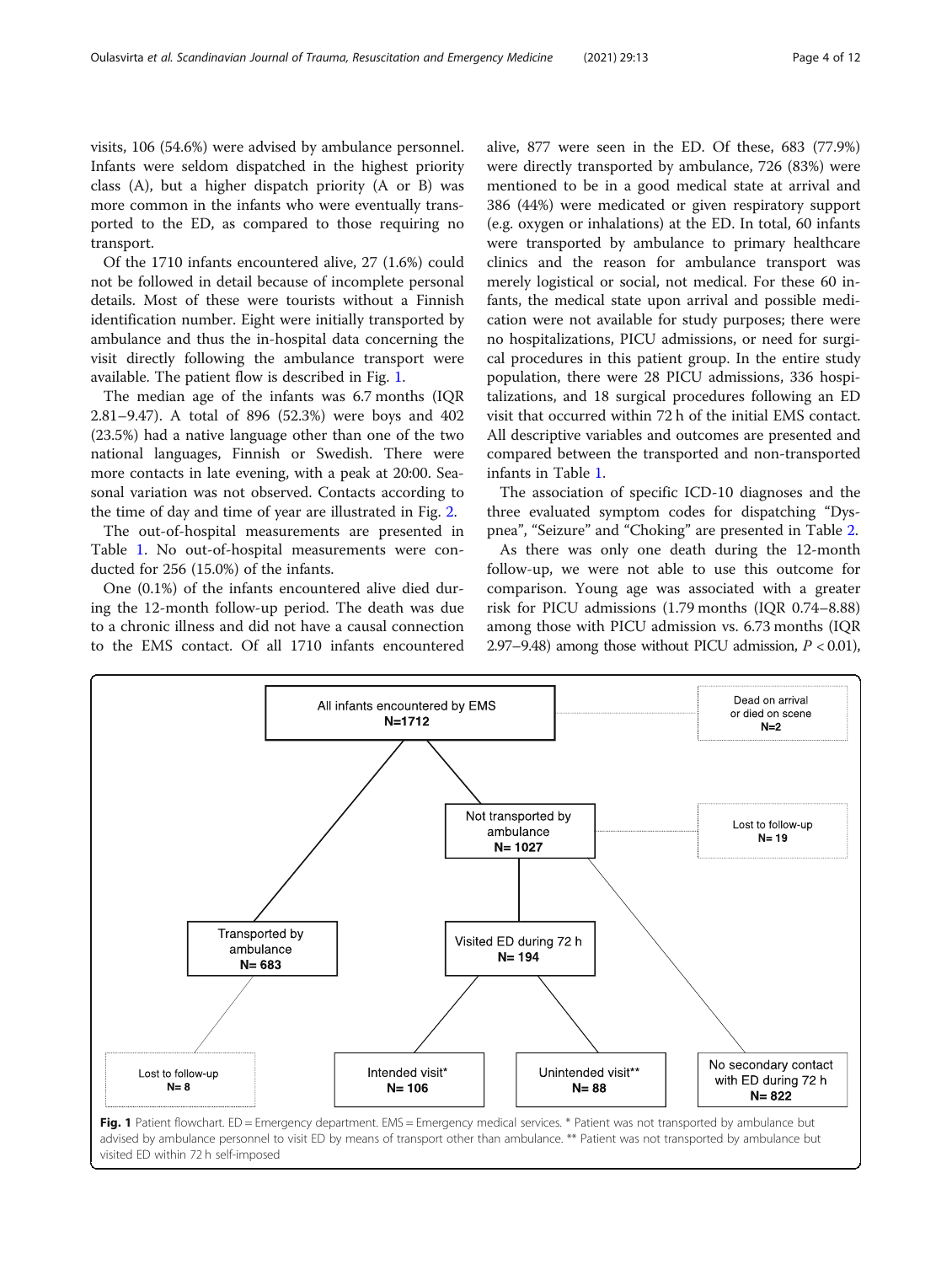<span id="page-4-0"></span>

and hospitalizations (3.49 months (IQR 1.30–8.17) vs. 7.10 months (IQR 3.97-9.63),  $P < 0.001$ ). Older infants were more prone to require medication or respiratory support at ED (7.57 months (IQR 4.25–10.22) vs. 6.43 months (IQR 2.53–9.30),  $P < 0.01$ ) and surgical procedures (9.75 months (IQR 8.75–10.82) vs. 6.63 months (IQR 2.8–9.43),  $P < 0.01$ ). A previous ICD-10 diagnosis from chapter P representing conditions related to prematurity or problems during the neonatal period was associated with PICU admissions, medical state other than good upon arrival, and hospitalizations. The associations between the studied variables and the secondary outcomes are presented in Tables [3](#page-7-0), [4,](#page-8-0) and [5](#page-9-0) and in Fig. [3.](#page-9-0)

## **Discussion**

In this population-based study, we observed that infants encountered by the EMS had specific EMS mission characteristics differing from EMS contacts in the general population, and from those in the general pediatric population. The dispatch priority classes set by the ERC associated with the urgency of the condition, but the dispatch symptom codes did not relate to the final diagnoses at the ED. The 12-month mortality was low, as well as the the other studied unfavorable patient outcomes. Infants had a high non-transportation rate in the EMS, and often received a nonspecific diagnosis at the ED. Only few infants required PICU admission, any medications or respiratory support, hospitalization or

surgical procedures during the same hospital visit, or were not in good medical state upon arrival at the ED.

The complaints leading to EMS contacts were different in infants, as compared to those reported in the overall pediatric population [[15](#page-11-0), [24](#page-11-0)]. Whereas dyspnea is among the leading causes for EMS contacts in children overall, infants had additional frequent EMS contacts due to choking. These contacts often resulted in the child not being transported to the hospital, as the causative foreign object of the airway had already been removed. Traffic accidents and poisonings, common causes of EMS contacts in older children [\[24](#page-11-0), [25](#page-11-0)], were rare in infants.

The very high proportion of non-transport (60%) of infants in our study is striking. The figure is considerably higher than previously reported in children overall and even higher than in our previous studies on the general pediatric population in the same area [[1,](#page-10-0) [15](#page-11-0)]. As EMS personnel have reported anxiety when attending to small children [\[8,](#page-10-0) [9,](#page-10-0) [14](#page-11-0)], it is logical to assume that for the sake of safety, the EMS personnel would be more inclined to transport the younger the child is. The diurnal distribution of the EMS contacts and the absence of seasonal variation also suggest that many of the contacts for infants did not have a specific medical cause (Fig. 2). The EMS contacts for infants were clustered to afternoon and evening, with 45% occurring between 14:00 to 20:00 and peaking around 20:00. This is not explained by any medical reason. Even if diurnal variation in the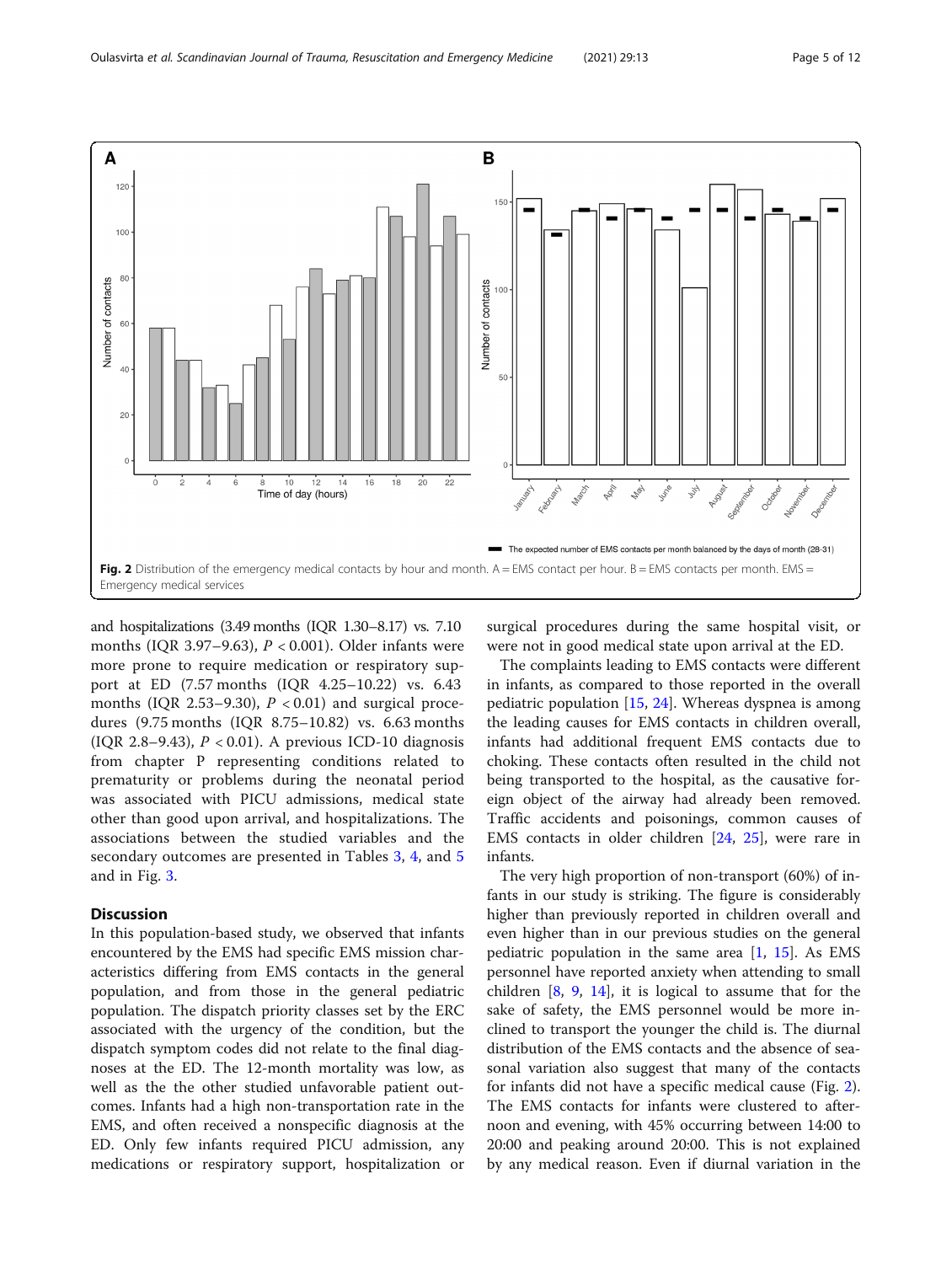|                                                      | All infants encountered<br>alive $N = 1710$ | Infants not transported by<br>ambulance $N = 1027$ | Infants transported by<br>ambulance $N = 683$ | P-<br>value                      |
|------------------------------------------------------|---------------------------------------------|----------------------------------------------------|-----------------------------------------------|----------------------------------|
| Age (months) median (IQR)                            | $6.7$ $(2.81 - 9.47)$                       | $7(3.4 - 9.53)$                                    | $6(2.07 - 9.29)$                              | $\,<\,$                          |
|                                                      |                                             |                                                    |                                               | 0.01                             |
| Sex (males)                                          | 894 (52.4%)                                 | 536 (52.3%)                                        | 358 (52.5%)                                   | 0.96                             |
| SpO <sub>2</sub> measured OOH                        | 957 (56.0%)                                 | 531 (51.7%)                                        | 426 (62.4%)                                   | $\overline{\phantom{0}}$<br>0.01 |
| Heart rate measured OOH                              | 1007 (58.9%)                                | 573 (55.8%)                                        | 434 (63.5%)                                   | $\,<\,$<br>0.01                  |
| Respiratory rate measured OOH                        | 577 (33.7%)                                 | 352 (34.3%)                                        | 225 (32.9%)                                   | 0.60                             |
| Temperature measured OOH                             | 994 (58.1%)                                 | 533 (51.9%)                                        | 461 (67.5%)                                   | $\overline{\phantom{0}}$         |
|                                                      |                                             |                                                    |                                               | 0.01                             |
| Blood glucose measured OOH                           | 343 (20.1%)                                 | 149 (14.5%)                                        | 194 (28.4%)                                   | $\overline{\phantom{0}}$<br>0.01 |
| Blood pressure measured OOH                          | 445 (26.0%)                                 | 235 (22.9%)                                        | 210 (30.7%)                                   | $\overline{\phantom{0}}$         |
|                                                      |                                             |                                                    |                                               | 0.01                             |
| GCS measured OOH                                     | 498 (29.1%)                                 | 327 (31.8%)                                        | 171 (25.0%)                                   | $\overline{\phantom{0}}$         |
|                                                      |                                             |                                                    |                                               | 0.01                             |
| No measurements OOH                                  | 256 (15.0%)                                 | 171 (16.7%)                                        | 85 (12.4%)                                    | 0.02                             |
| I.v. access inserted OOH                             | $2(0.1\%)$                                  | $0(0.0\%)$                                         | 2(0.3%)                                       | 0.16                             |
| Lungs auscultated OOH                                | 561 (32.8%)                                 | 344 (33.5%)                                        | 217 (31.8%)                                   | 0.49                             |
| Time of day                                          |                                             |                                                    |                                               | 0.46                             |
| 06:00-14:00                                          | 465 (27.2%)                                 | 281 (27.4%)                                        | 184 (26.9%)                                   |                                  |
| 14:00-22:00                                          | 770 (45.0%)                                 | 451 (43.9%)                                        | 319 (46.7%)                                   |                                  |
| 22:00-06:00                                          | 475 (27.8%)                                 | 295 (28.7%)                                        | 180 (26.4%)                                   |                                  |
| Most common symptom codes                            |                                             |                                                    |                                               | $\,<\,$<br>0.01                  |
| "Dyspnea"                                            | 471 (27.5%)                                 | 262 (25.5%)                                        | 209 (30.6%)                                   |                                  |
| "Fall (low energy)"                                  | 322 (18.8%)                                 | 241 (23.5%)                                        | 81 (11.9%)                                    |                                  |
| "Choking"                                            | 144 (8.4%)                                  | 117 (11.4%)                                        | 27 (4.0%)                                     |                                  |
| Priority class for dispatch                          |                                             |                                                    |                                               | $\,<\,$<br>0.01                  |
| Α                                                    | 55 (3.2%)                                   | 16 (1.6%)                                          | 39 (5.7%)                                     |                                  |
| B                                                    | 789 (46.1%)                                 | 416 (40.5%)                                        | 373 (54.6%)                                   |                                  |
| C                                                    | 820 (48.0%)                                 | 558 (54.3%)                                        | 262 (38.4%)                                   |                                  |
| $\mathsf{D}$                                         | 46 (2.7%)                                   | 37 (3.6%)                                          | 9(1.3%)                                       |                                  |
| Most common diagnoses at ED <sup>b</sup>             |                                             |                                                    |                                               | 0.56                             |
| J06.9 "Common cold"                                  | 83 (24.6%)                                  | 21 (26.9%)                                         | 62 (23.9%)                                    |                                  |
| J04.0 "Laryngitis"                                   | 54 (16.0%)                                  | 17 (21.8%)                                         | 37 (14.3%)                                    |                                  |
| R56.8 "Seizure"                                      | 61 (18.1%)                                  | 12 (15.4%)                                         | 49 (18.9%)                                    |                                  |
| R68.1 "Infant with nonspecific<br>symptoms"          | 49 (14.5%)                                  | 8 (10.3%)                                          | 41 (15.8%)                                    |                                  |
| Z03.9 "Observation"                                  | 49 (14.5%)                                  | $11(14.1\%)$                                       | 38 (14.7%)                                    |                                  |
| S06.0 "Concussion"                                   | 41 (12.2%)                                  | 9 (11.5%)                                          | 32 (12.4%)                                    |                                  |
| 1-year mortality                                     | $1(0.1\%)$                                  | $0(0.0\%)$                                         | $1(0.1\%)$                                    | 0.40                             |
| PICU admissions                                      | 28 (3.2%)                                   | $2(1.0\%)^a$                                       | 26 (3.8%)                                     | 0.06                             |
| Medical state other than good<br>upon arrival at ED  | 91 $(11.1\%)^d$                             | 11 $(5.7\%)^a$                                     | 80 (12.8%)                                    | 0.01                             |
| Any medication or respiratory<br>support given at ED | 386 (47.2%) <sup>a</sup>                    | 82 (42.3%) <sup>a</sup>                            | 304 (48.8%)                                   | 0.12                             |

<span id="page-5-0"></span>Table 1 Characteristics of the study population and EMS contacts. The infants transported and not transported by ambulance were compared using Mann-Whitney U test for age and Fisher's test for other variables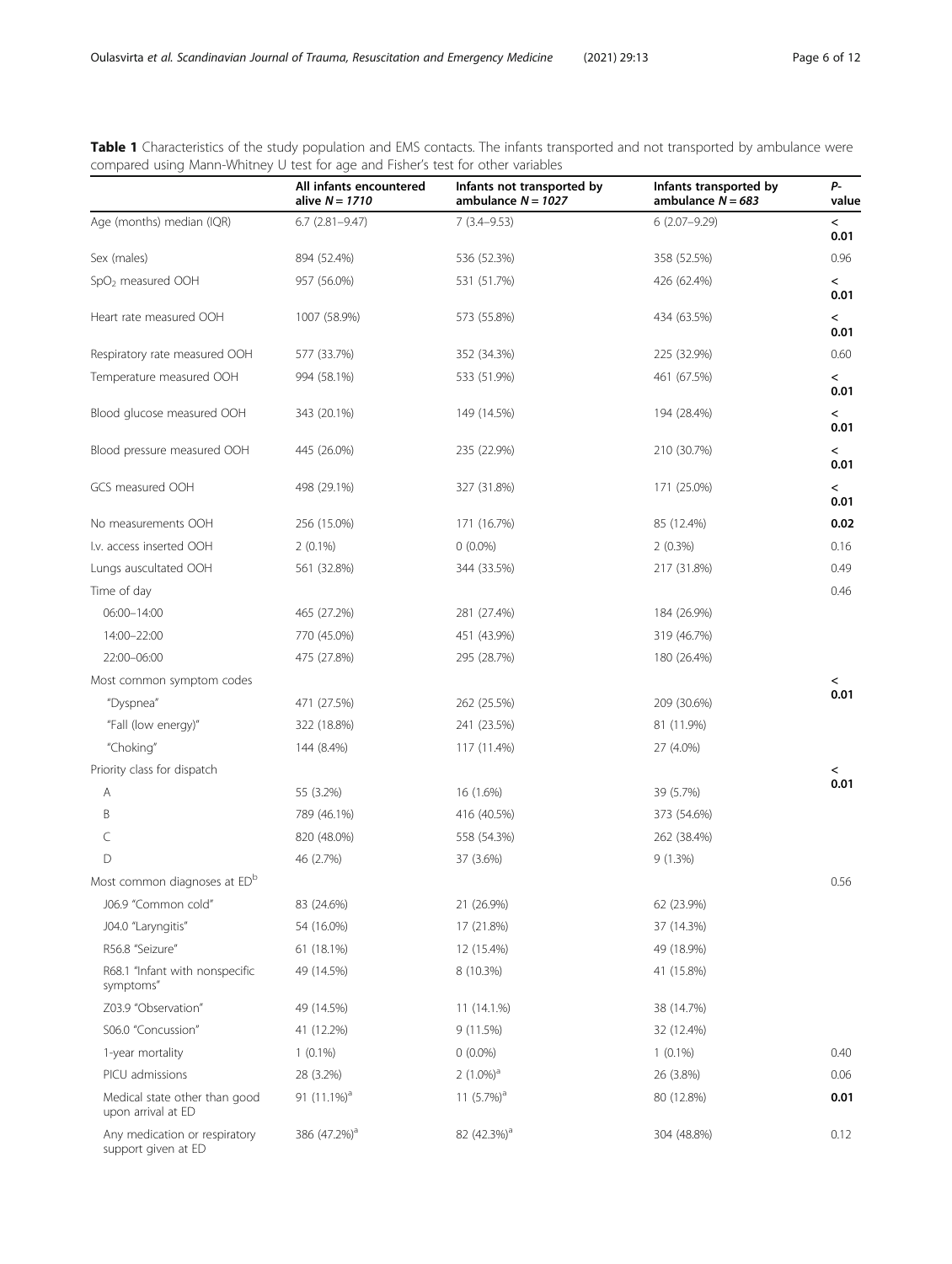|                                              | All infants encountered<br>alive $N = 1710$ | Infants not transported by<br>ambulance $N = 1027$ | Infants transported by<br>ambulance $N = 683$ | Р-<br>value |
|----------------------------------------------|---------------------------------------------|----------------------------------------------------|-----------------------------------------------|-------------|
| Hospitalization                              | 336 (19.8%) <sup>a</sup>                    | 51 $(26.3\%)$ <sup>a</sup>                         | 285 (41.7%)                                   | 0.01        |
| Surgical procedures during the<br>same visit | 18 $(2.1\%)$ <sup>a</sup>                   | $2(1.0\%)^a$                                       | $16(2.3\%)$                                   | 0.39        |

<span id="page-6-0"></span>Table 1 Characteristics of the study population and EMS contacts. The infants transported and not transported by ambulance were compared using Mann-Whitney U test for age and Fisher's test for other variables (Continued)

SpO<sub>2</sub> Peripheral oxygen saturation, ED Emergency department, GCS Glasgow Coma Scale, I.v. Intravenous, OOH Out-of-hospital, PICU Pediatric intensive care unit <sup>a</sup>In proportion to those infants who visited ED within 72 h

 $<sup>b</sup>$  The full names of the ICD-[1](#page-10-0)0 diagnoses are shown in the Additional file 1</sup>

incidence of some common conditions (e.g. febrile convulsions [\[26\]](#page-11-0)) played a role, this finding could arise from the fact that other services (e.g. community health nurse consultation) are only available during limited office hours. If the peak in EMS contacts in the evening was due to medical causes, this should have been reflected in the condition and treatment of the infants at ED. However, being contacted in the later hours was not associated with unfavorable patient outcomes (Table [5](#page-9-0)). In addition, if most complaints had been due to medical causes, the usual pediatric seasonal variation [\[27,](#page-11-0) [28\]](#page-11-0) in the incidence of acute illnesses should have been observed. It is possible that instead of medical problems, many EMS contacts with infants represent complex social challenges. The low rate of unfavorable patient outcomes, including 12-month mortality rate as low as 1/ 1710 among infants requiring EMS care seems to support this assumption. Thus, we conclude that the EMS responses for infants were often medically unjustified.

It can be argued that challenges in emergency care for infants support the current practice of keeping a low threshold for activating the EMS for infants. Nevertheless, our results support the possibility of optimizing the use of EMS by addressing other services for children. When no medical intervention or even no medical visit is needed, EMS is not the most efficient, adequate, or capable healthcare provider to respond to the need for counseling and advice in families with small children. Instead, implementation of other low-threshold health and counseling services, open after office hours, should be studied and encouraged [\[29](#page-11-0)–[32\]](#page-11-0).

As EMS personnel have reported anxiety and uncertainity when attending to small children [\[8](#page-10-0), [9,](#page-10-0) [14\]](#page-11-0), our findings may be relieving. At the ED in a tertiary-level pediatric unit, a significant number of infants were discharged with nonspecific ICD-10 codes, such as R68.1 "infant with nonspecific symptoms" or Z03.9 "observation". This highlights the challenges even specialized medical personnel encounter when attending to young, nonverbal children with a short medical history. Thus, it is vital to encourage EMS providers to comprehensively examine the infant regardless of the possibly transient symptoms described by the caregivers. Indeed, even though EMS personnel did study vital signs more often than in the previously reported studies [[13,](#page-11-0) [24](#page-11-0), [33](#page-11-0)]; only heart rate, temperature and peripheral oxygen saturation reached over 50% coverage.

The efficacy of dispatch protocols in guiding appropriate use of EMS for pediatric patients has not been confirmed [\[34\]](#page-11-0). To our knowledge, none of the current dispatch protocols has been validated in infants. We noticed that the current dispatch priorities A-D were consistent with the urgency of the condition, as the proportion of ambulance transport to hospital increased with each class of dispatch priority (Table [1](#page-5-0)), and with the symptom codes "dyspnea", "urgent dispatch before symptom specific code known", and "seizure", the infants were more likely to experience unfavorable secondary outcome (Table [3\)](#page-7-0). By comparing the symptom codes and the final diagnoses at the ED, we detected that the symptom codes of the current dispatch protocol did

Table 2 Associations between ICD-10 diagnoses and symptom codes for dispatching

| Symptom code for dispatch | Related diagnoses <sup>a</sup> | Nonspecific diagnoses <sup>p</sup> | Other diagnoses <sup>c</sup> | No ED contact |
|---------------------------|--------------------------------|------------------------------------|------------------------------|---------------|
| "Dyspnea" $N = 472$       | 180 (38.1%)                    | 55 (11.7%)                         | 47 (10.0%)                   | 190 (40.3%)   |
| "Seizure" $N = 117$       | 68 (58.1%)                     | $8(6.8\%)$                         | 23 (19.7%)                   | 18 (15.4%)    |
| "Choking" $N = 144$       | 10 (6.9%)                      | 10 (6.9%)                          | $4(2.8\%)$                   | 120 (83.3%)   |

% referring to the proportion of each code

ED Emergency department, ICD International Classification of Diseases<br><sup>a</sup>ICD-10 diagnoses related to the symptom. The full list of related diagnoses is shown in the Additional file 1

<sup>b</sup> ICD-[1](#page-10-0)0 diagnoses not related to any medical symptom or diagnosis, including R68.1, Z00, Z01, Z02, and Z03. See Additional file 1  $\degree$ All diagnoses other than  $\degree$  and  $\degree$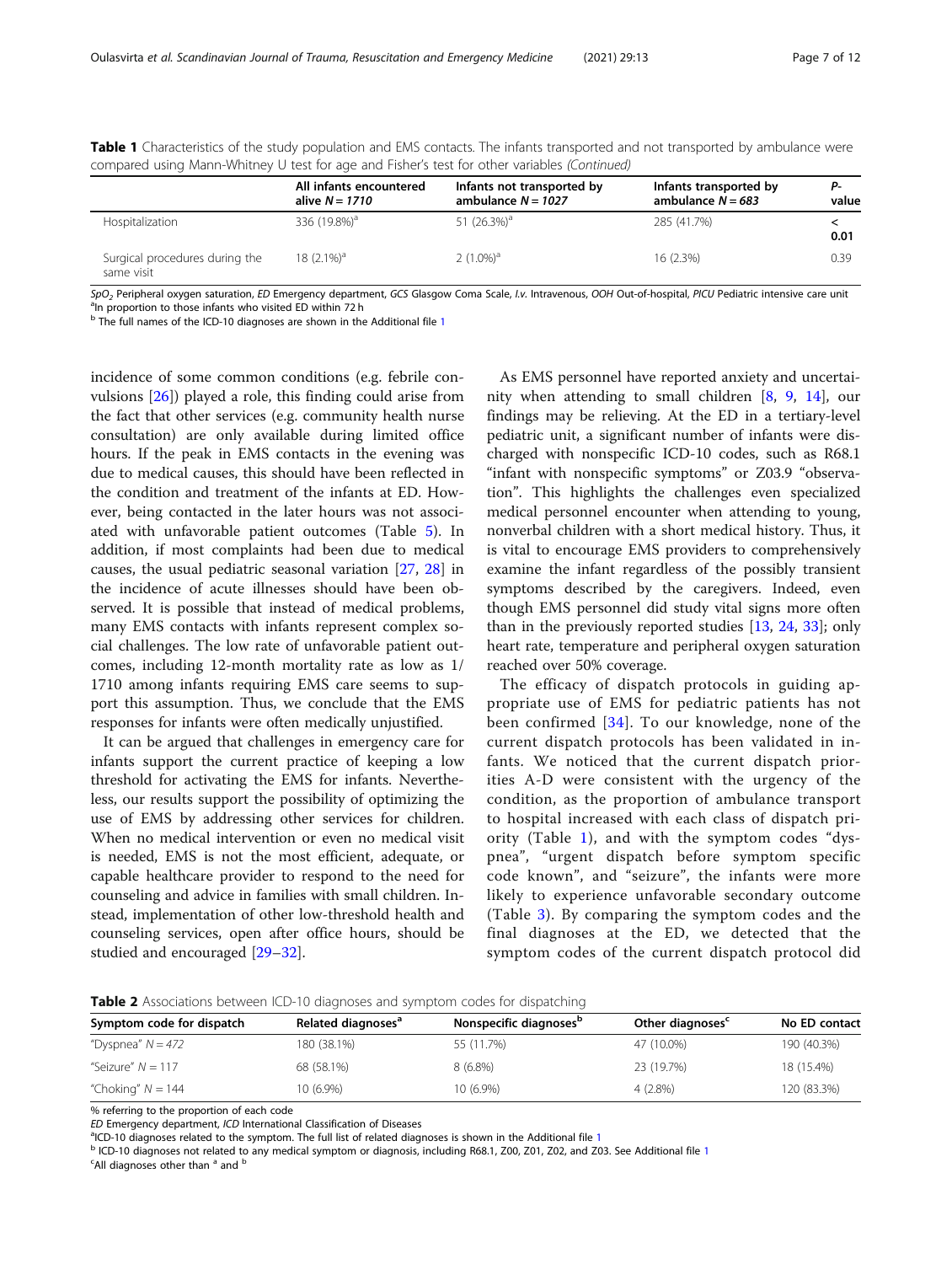<span id="page-7-0"></span>Table 3 Proportions (%) of patients with the most frequent symptom codes for dispatching among the patients with and without each secondary outcome. I.e. 39.3% of patients requiring PICU admission and 27.3% of patients not requiring PICU admission had "Dyspnea" as symptom code. Comparisons between the proportions with and without were made using Fisher's test

|                                                                                                                           | "Urgent dispatch before<br>symptom specific code<br>known" | "Dyspnea"  | "Fall<br>low<br>energy" | "Choking"  | "Seizure"  | "Slow<br>deterioration of<br>medical state" | "Allergic<br>reaction" |
|---------------------------------------------------------------------------------------------------------------------------|------------------------------------------------------------|------------|-------------------------|------------|------------|---------------------------------------------|------------------------|
| % of all ( $N = 28$ ) patients with PICU<br>admissions                                                                    | 21.4%                                                      | 39.3%      | 0.0%                    | 6%         | 7.1%       | 0.0%                                        | 0.0%                   |
| % of all ( $N = 1682$ ) patients <b>without</b> PICU<br>admission                                                         | 5.0%                                                       | 27.3%      | 19.0%                   | 8.6%       | 6.8%       | 6.9%                                        | 4.2%                   |
|                                                                                                                           | P < 0.01                                                   | $P = 0.02$ | $P =$<br>0.01           | $P = 0.51$ | $P = 0.72$ | $P = 0.25$                                  | $P = 0.63$             |
| % of all $(N = 91)$ patients with medical<br>state other than good upon arrival at ED                                     | 8%                                                         | 42.9%      | 4.4%                    | 1.1%       | 15.4%      | 2.2%                                        | 4.4%                   |
| % of all ( $N = 1619$ ) patients with medical<br>state good upon arrival at ED or ED care<br>not required                 | 5.1%                                                       | 26.7%      | 19.6%                   | 8.8%       | 6.4%       | 7.1%                                        | 4.1%                   |
|                                                                                                                           | $P = 0.14$                                                 | P < 0.01   | P<<br>0.01              | P < 0.01   | P < 0.01   | $P = 0.08$                                  | $P = 0.79$             |
| % of all ( $N = 386$ ) patients with any<br>medication or respiratory support given<br>at ED                              | 7.0%                                                       | 38.3%      | 6.2%                    | 1.3%       | 13.2%      | 7.0%                                        | 7.5%                   |
| % of all ( $N = 1324$ ) patients <b>without</b> any<br>medication or respiratory support given<br>at ED                   | 4.8%                                                       | 24.3%      | 22.4%                   | 10.6%      | 5.0%       | 6.8%                                        | 3.2%                   |
|                                                                                                                           | $P = 0.09$                                                 | P < 0.01   | P<<br>0.01              | P < 0.01   | P < 0.01   | $P = 0.91$                                  | P < 0.01               |
| % of all $(N = 336)$ patients with<br>hospitalization <sup>a</sup>                                                        | 11.6%                                                      | 36.3%      | 6.8%                    | 3.3%       | 14.0%      | 3.6%                                        | 2.4%                   |
| % of all $(N = 1363)$ patients without<br>hospitalization <sup>a</sup>                                                    | 3.7%                                                       | 25.3%      | 21.6%                   | 9.8%       | 5.1%       | 7.6%                                        | 4.6%                   |
|                                                                                                                           | P < 0.01                                                   | P < 0.01   | P<<br>0.01              | P < 0.01   | P < 0.01   | $P = 0.01$                                  | $P = 0.07$             |
| % of all ( $N = 18$ ) patients <b>with</b> surgical<br>procedures <sup>b</sup><br>during the same visit <sup>a</sup>      | 5.6%                                                       | 5.6%       | 0.0%                    | 38.9%      | 0.0%       | 0.0%                                        | 0.0%                   |
| % of all ( $N = 1692$ ) patients <b>without</b><br>surgical procedures <sup>b</sup><br>during the same visit <sup>a</sup> | 5.3%                                                       | 27.7%      | 18.9%                   | 8.1%       | 6.9%       | 6.9%                                        | 4.2%                   |
|                                                                                                                           | $P = 1.00$                                                 | $P = 0.03$ | $P =$<br>0.03           | P < 0.01   | $P = 0.63$ | $P = 0.63$                                  | $P = 1.00$             |

ED Emergency department, PICU Pediatric intensive care unit, EMS Emergency medical services a During the same hospital visit beginning within 72 h after the initial EMS contact

b Excluding minor procedures performed at the ED, e.g. insertion of a nasogastric tube

not seem to represent the symptoms of nonverbal infants. The use of unsuitable symptom codes for dispatching may be misleading in infants, because the dispatch code may steer the approach of the EMS personnel before attending the scene. Therefore, we suggest that the functionality of adult-driven symptom codes for dispatching in infants should be critically evaluated. The dispatch process for infants should target at noticing the symptoms that are recognizable for the ERC operator and typical for out-ofhospital emergencies in infants.

We also identified easily recognizable patient characteristics associated with an increased risk for unfavorable outcomes. Infants with repeated EMS contacts over a short time period (72 h) had an increased risk for PICU admissions. In daily practice, repeated calls may be interpreted as representing a low parental threshold for calling an ambulance. Instead, ERC operators and EMS personnel should regard quickly renewed contacts as a true indicator for more serious illness in infants. We found that diagnoses related to prematurity and problems in the neonatal period were associated with a higher risk for hospitalization and PICU admission. This is consistent with previous studies showing that children with problems in the neonatal period also have higher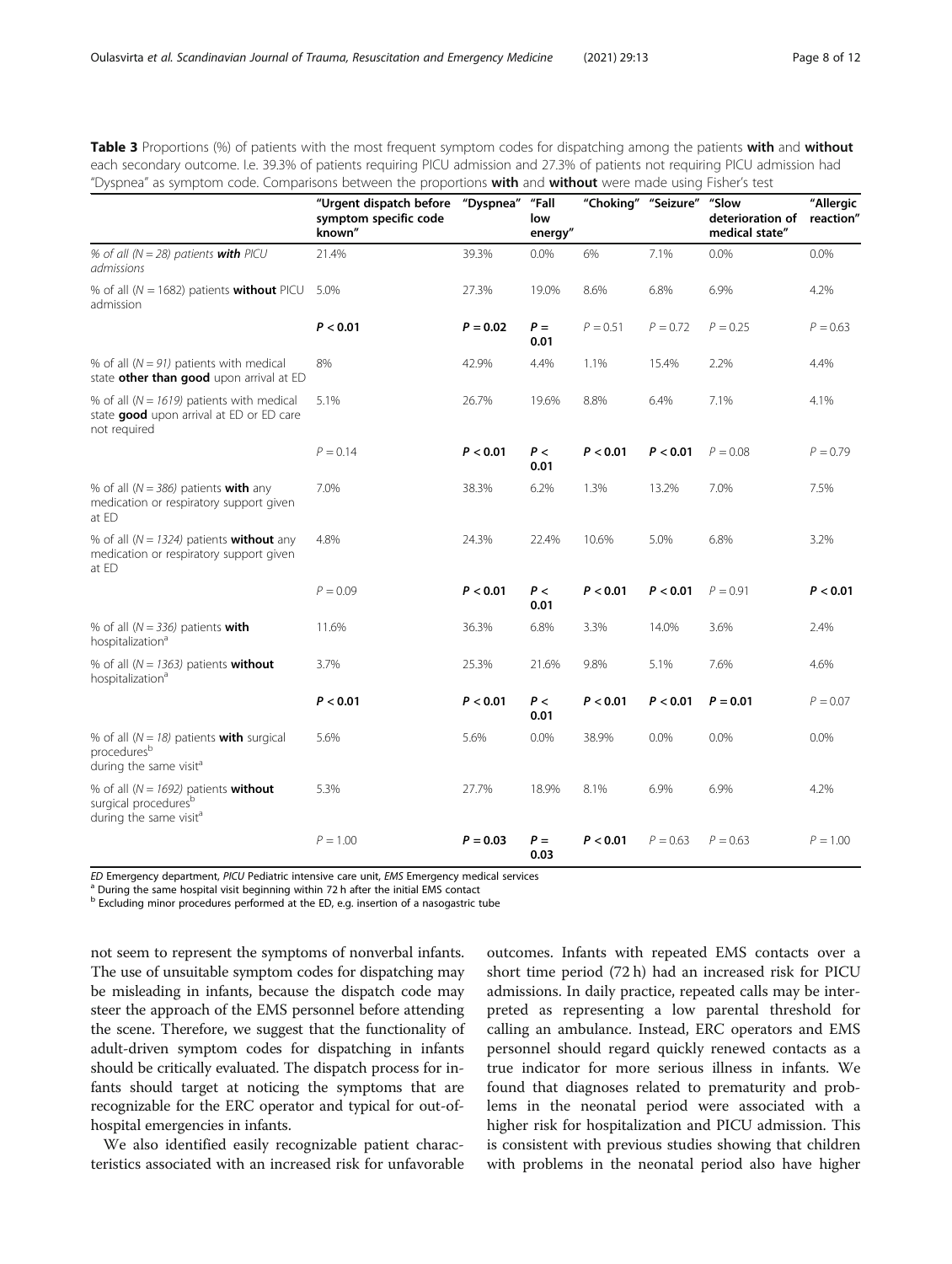<span id="page-8-0"></span>Table 4 Proportions (%) of patients with each variable among the patients with and without each secondary outcome. I.e. 7.1% of patients requiring PICU admission and 1.0% of patients not requiring PICU admission had a previous EMS contact. Comparisons between the proportions with and without were made using Fisher's test

|                                                                                                                           | <b>Previous EMS</b><br>contact within<br>72 h | No measurements<br>conducted by<br><b>EMS</b> | Native language other<br>than Finnish or<br>Swedish | <b>Previous</b><br><b>ICD10 P-</b><br>diagnosis <sup>a</sup> | <b>Previous</b><br><b>ICD10 Q-</b><br>diagnosis <sup>b</sup> |
|---------------------------------------------------------------------------------------------------------------------------|-----------------------------------------------|-----------------------------------------------|-----------------------------------------------------|--------------------------------------------------------------|--------------------------------------------------------------|
| % of all ( $N = 28$ ) patients <b>with</b> PICU admissions                                                                | 7.1%                                          | 3.6%                                          | 25.0%                                               | 35.7%                                                        | 14.3%                                                        |
| % of all ( $N = 1682$ ) patients <b>without</b> PICU<br>admission                                                         | 1.0%                                          | 15.0%                                         | 29.2%                                               | 15.7%                                                        | 6.3%                                                         |
|                                                                                                                           | $P = 0.04$                                    | $P = 0.11$                                    | $P = 0.83$                                          | $P = 0.01$                                                   | $P = 0.10$                                                   |
| % of all $(N = 91)$ patients with medical state<br>other than good upon arrival at ED                                     | 0.0%                                          | 4.4%                                          | 20.9%                                               | 25.3%                                                        | 19.8%                                                        |
| % of all ( $N = 1619$ ) patients with medical state<br>good upon arrival at ED or ED care not<br>required                 | 1.2%                                          | 15.7%                                         | 29.5%                                               | 5.4%                                                         | 5.7%                                                         |
|                                                                                                                           | $P = 0.62$                                    | P < 0.01                                      | $P = 0.10$                                          | $P = 0.02$                                                   | P < 0.01                                                     |
| % of all ( $N = 386$ ) patientsc <b>with</b> any<br>medication or respiratory support given at ED                         | 2.1%                                          | 8.5%                                          | 29.4%                                               | 17.4%                                                        | 11.1%                                                        |
| % of all ( $N = 1324$ ) patients <b>without</b> any<br>medication or respiratory support given at ED                      | 0.8%                                          | 16.6%                                         | 29.1%                                               | 15.6%                                                        | 16.1%                                                        |
|                                                                                                                           | $P = 0.05$                                    | P < 0.01                                      | $P = 0.90$                                          | $P = 0.43$                                                   | $P = 0.75$                                                   |
| % of all ( $N = 336$ ) patients <b>with</b> hospitalization <sup>c</sup>                                                  | 2.1%                                          | 9.5%                                          | 26.3%                                               | 22.9%                                                        | 11.0%                                                        |
| % of all $(N = 1363)$ patients without<br>hospitalization <sup>c</sup>                                                    | 0.9%                                          | 16.1%                                         | 29.9%                                               | 14.3%                                                        | 5.4%                                                         |
|                                                                                                                           | $P = 0.08$                                    | P < 0.01                                      | $P = 0.20$                                          | P < 0.01                                                     | P < 0.01                                                     |
| % of all $(N = 18)$ patients with surgical<br>procedures <sup>d</sup><br>during the same visit <sup>d</sup>               | 0.0%                                          | 22.2%                                         | 11.1%                                               | 11.1%                                                        | 11.1%                                                        |
| % of all ( $N = 1692$ ) patients <b>without</b> surgical<br>procedures <sup>d</sup><br>during the same visit <sup>d</sup> | 1.1%                                          | 14.7                                          | 29.4%                                               | 16.1%                                                        | 6.4%                                                         |
|                                                                                                                           | P < 0.05                                      | $P = 0.32$                                    | $P = 0.12$                                          | $P = 0.75$                                                   | $P = 0.33$                                                   |

ED Emergency department, EMS Emergency medical services, ICD International Classification of Diseases, PICU Pediatric intensive care unit

<sup>a</sup>Certain conditions originating in the perinatal period

<sup>b</sup>Congenital malformations, deformations, and chromosomal abnormalities

<sup>c</sup>During the same hospital visit beginning within 72 h after the initial EMS contact

<sup>d</sup>Excluding minor procedures performed at the ED, e.g. insertion of a nasogastric tube

health service utilization in later infancy [[35,](#page-11-0) [36](#page-11-0)]. Age had a different association with different outcomes (Fig. [3](#page-9-0)). Although older infants had a greater risk for surgical procedures, it is noteworthy that young infants were more often hospitalized and admitted to PICU.

The strength of our study is that we had full coverage of the EMS encounters in the population and a relatively large cohort of infants with respect to the thorough study of outcome variables in every child. In addition, few infants were lost to follow-up. Our study also has several limitations. As mortality and PICU admission rates in pediatric populations in high-income countries are low, we had to choose less robust secondary outcomes to evaluate the quality of EMS care for infants. Due to the lack of previous studies, we were unable to make estimates on the incidence of outcomes for power analysis, and multivariate analyses were not included due to small number of

observations in most of the outcomes. Thus, we had to settle for a convenience follow-up period of 5 years. Our results represent associations and not causalities. In addition, our results from one city may not be directly generalizable to other areas. Finally, our data search did not cover emergency calls without EMS response, and thus complete sensitivity of the dispatch protocol could not be established. Also, we did not have access to the patient records of the primary healthcare or private providers. Ultimately, all infants that require hospitalization or surgical procedures are referred to the clinics of the HUH.

## **Conclusions**

Infants are a minority in EMS care, forming 0.4% of EMS contacts. The characteristics of EMS contacts with infants are different from those in adults, or from the general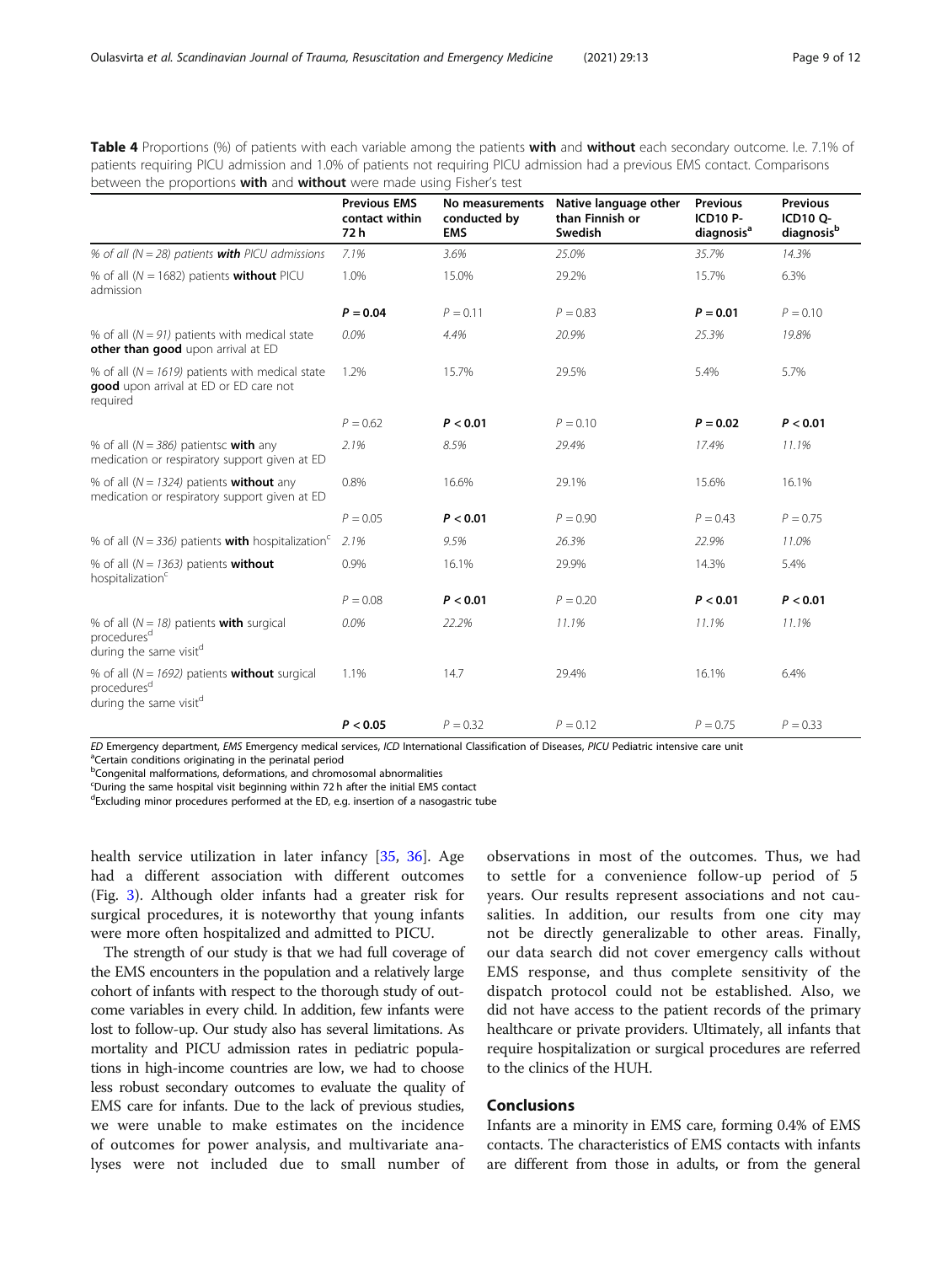<span id="page-9-0"></span>Table 5 Proportions (%) of patients encountered at different times of day. Fisher's test was used to compare the proportions of patients with and without each secondary outcome inside the time categories

|                                                                                                                        | Time of the day |             |            |
|------------------------------------------------------------------------------------------------------------------------|-----------------|-------------|------------|
|                                                                                                                        | 6:00-14:00      | 14:00-22:00 | 22:00-6:00 |
| % of all ( $N = 28$ ) patients <b>with</b> PICU admissions                                                             | 21.4%           | 60.7%       | 17.9%      |
| % of all ( $N = 1682$ ) patients <b>without</b> PICU admission                                                         | 27.3%           | 44.6%       | 28.1%      |
|                                                                                                                        | $P = 0.26$      |             |            |
| % of all ( $N = 91$ ) patients with medical state <b>other than good</b> upon arrival at ED                            | 25.3%           | 44.0%       | 30.8%      |
| % of all ( $N = 1619$ ) patients with medical state <b>good</b> upon arrival at ED or ED care not required             | 27.3%           | 45.1%       | 27.6%      |
|                                                                                                                        | $P = 0.78$      |             |            |
| % of all ( $N = 386$ ) patients <b>with</b> any medication or respiratory support given at ED                          | 24.6%           | 38.6%       | 36.8%      |
| % of all ( $N = 1324$ ) patients <b>without</b> any medication or respiratory support given at ED                      | 28.0%           | 46.7%       | 25.3%      |
|                                                                                                                        | P < 0.01        |             |            |
| % of all ( $N = 336$ ) patients <b>with</b> hospitalization <sup>a</sup>                                               | 21.7%           | 50.3%       | 28.0%      |
| % of all ( $N = 1363$ ) patients <b>without</b> hospitalization <sup>a</sup>                                           | 28.6%           | 43.5%       | 27.9%      |
|                                                                                                                        | $P = 0.02$      |             |            |
| % of all ( $N = 18$ ) patients <b>with</b> surgical procedures <sup>b</sup><br>during the same visit <sup>a</sup>      | 44.4%           | 55.6%       | 0.0%       |
| % of all ( $N = 1692$ ) patients <b>without</b> surgical procedures <sup>b</sup><br>during the same visit <sup>a</sup> | 27.1%           | 44.7%       | 28.2%      |
|                                                                                                                        | $P = 0.01$      |             |            |

ED Emergency department, PICU Pediatric intensive care unit

<sup>a</sup>During the same hospital visit beginning within 72 h after initial EMS contact <sup>b</sup>Excluding minor procedures performed at the ED, e.g. insertion of a nasogastric tube

 $\Delta$ B General condition not<br>good upon arrival at ED Medication or respitory<br>support given at ED General condition not<br>good upon arrival at ED Medication or respitory<br>support given at ED PICU admission PICU admission  $\overline{a}$  $40'$  $\overline{10}$  $\overline{c}$ 35% Risk Risk Risk Risk Risk  $\frac{36}{16}$  30%  $25^{1}$  $\overline{0}$  $20'$  $\frac{1}{12}$  $\overline{z}$  $\frac{4}{\text{Age}}$  (months)  $\overrightarrow{4}$   $\overrightarrow{6}$   $\overrightarrow{8}$ <br>Age (months)  $10$  $\frac{1}{12}$  $\frac{1}{2}$  $4$   $8$   $12$   $16$   $20$ <br>Time of day (hours)  $\frac{1}{24}$  $\frac{4}{4}$   $\frac{8}{12}$   $\frac{12}{16}$   $\frac{20}{20}$ <br>Time of day (hours)  $4 6 8$ <br>Age (months)  $4$  8 12 16 2<br>Time of day (hours) Hospitalization Surgical procedures<br>during the same visit Hospitalization Surgical procedures<br>during the same visit  $\overline{2}$  $25$  $\overline{40}$  $3<sup>°</sup>$ Risk  $\frac{36}{20}$  20 Risk Risk  $\overline{a}$ 15  $\overline{c}$  $10%$  $\frac{4}{4}$   $\frac{6}{6}$   $\frac{8}{8}$ <br>Age (months)  $10$  $\frac{1}{12}$  $\frac{1}{10}$  $\frac{1}{12}$  $4$   $8$   $12$   $16$   $2$ <br>Time of day (hours)  $\overline{24}$  $4$   $8$   $12$   $16$   $2$ <br>Time of day (hours)  $\overline{24}$  $\frac{4}{\text{Age}}$  (months) -<br>Point esti 95% Confid

Fig. 3 Associations between secondary outcomes, age, and time of emergency medical services contact. A = Associations between secondary outcomes and age. B = Associations between secondary outcomes and time of the EMS contact. ED = Emergency Department. EMS = Emergency medical services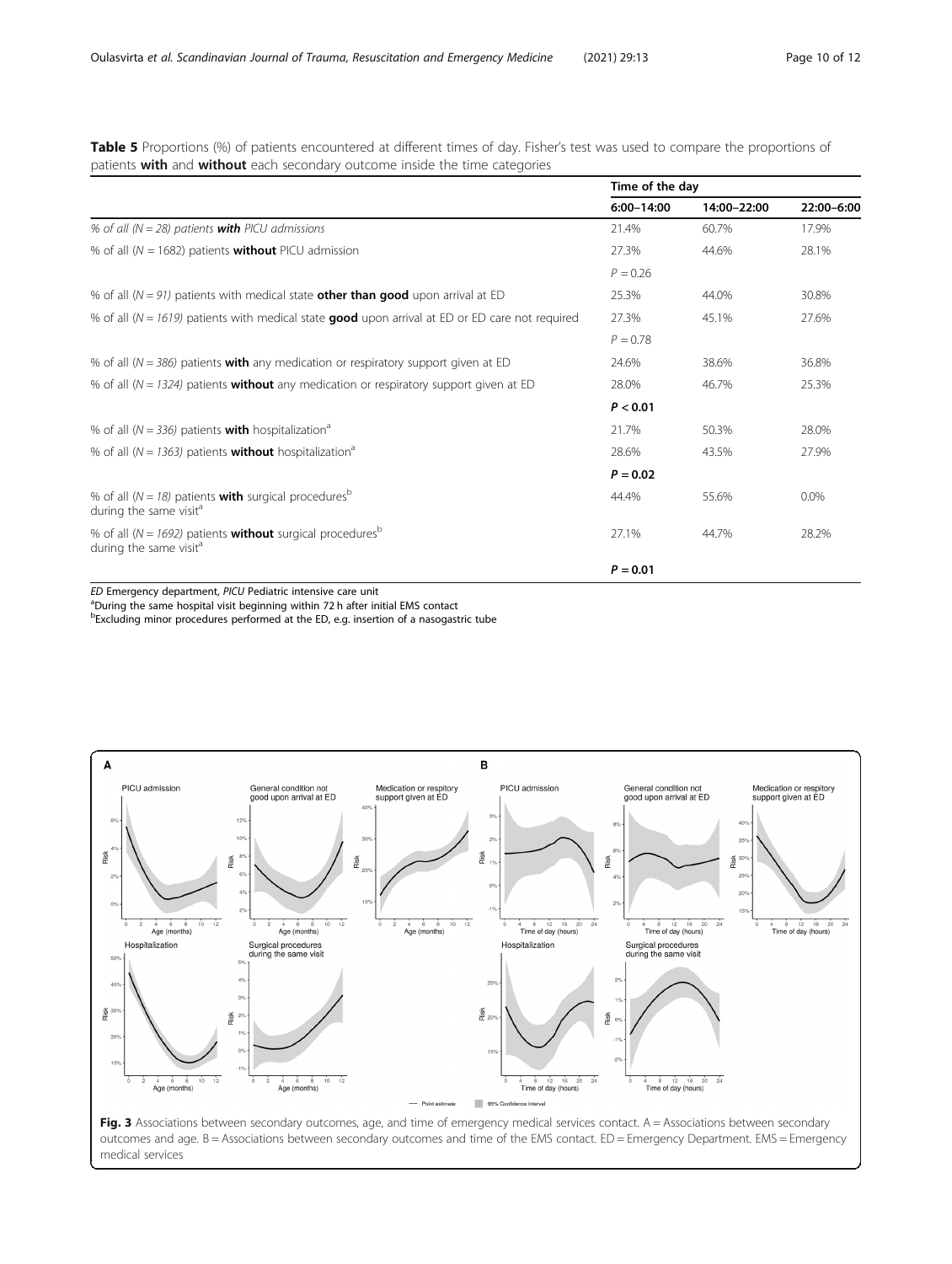<span id="page-10-0"></span>pediatric population. The use of current adult-derived symptom codes for dispatching does not seem to be optimal for categorizing the symtoms of infants. Unfavorable patient outcomes, including 12-month mortality, were rare in infants encountered by the EMS. Risk factors for such outcomes include quickly renewed contacts, young age and health problems in the neonatal period. Many EMS contacts with infants did not seem urgent or were even medically unjustified, possibly reflecting an unmet need for counseling and supportive services for families.

### Supplementary Information

The online version contains supplementary material available at [https://doi.](https://doi.org/10.1186/s13049-020-00816-8) [org/10.1186/s13049-020-00816-8.](https://doi.org/10.1186/s13049-020-00816-8)

Additional file 1. Full names of the International Classification of Diseases (ICD-10) codes referred in the study.

#### Abbreviations

ED: Emergency department; EMS: Emergency medical services; ERC: Emergency response center; HUH: Helsinki University Hospital; ICD: International Classification of Diseases; PICU: Pediatric intensive care unit

#### Acknowledgements

Not applicable.

#### Authors' contributions

HHR, HS, and MK designed the study. Data collection was performed by JO, HS, and HHR. Statistical analyses were performed by ML. Data interpretation was performed by HHR, HS, and JO. The initial version of the manuscript was drafted by JO, HHR, ML, and HS. All authors revised, edited, and contributed substantially to the critical revision of the manuscript. All authors read and approved the final manuscript.

#### Authors' information

JO is an anesthesiologist and practices at Töölö Hospital, which is an established tertiary trauma center in Finland. JO is also a clinical teacher at the University of Helsinki. In addition to the Medical Doctor degree from the University of Helsinki, JO also holds a Master of Science in Quality and Safety degree from the Imperial College of London.

HHR is an anesthesiologist working as a medical director of emergency medical services in Helsinki University Hospital, district of Jorvi, Finland, and as an emergency medical physician in the Helicopter Emergency Medical Services, FinnHEMS10. She holds a PhD in anesthesiology.

ML is a statistician with knowledge on register-based studies on prehospital emergency medical services.

MK is an anesthesiologist working as a coordinating medical director for emergency medical services in Helsinki University Hospital. He is an associate professor in emergency medicine in Helsinki University. He also holds degrees in quality management and disaster medicine.

HS is an anesthesiologist and pediatrician working as a consultant in pediatric anesthesia and intensive care in New Children's Hospital at Helsinki University and Helsinki University Hospital, Finland. She holds a PhD in pediatrics.

#### Funding

Two of the authors (HS and HHR) received a grant from the Foundation for Pediatric Research, Finland (Lastentautien Tutkimussäätiö). This Foundation had no role in the study design, in the collection, analysis and interpretation of data, in the writing of the manuscript, or in the decision to submit the manuscript for publication.

#### Availability of data and materials

The datasets generated and analyzed during the current study are not publicly available as they are based on patient registers. These datasets are available from the corresponding author on reasonable request in the form in which all individual data is de-identified and any data cannot be combined such that an individual case can be recognized. Each request will require permission from the Helsinki University Hospital.

#### Ethics approval and consent to participate

This study was retrospective and register-based. Patients were not contacted for study purposes and the study did not affect their treatment. Thus, approval from an ethics committee was not required by Finnish legislation. The authorities of the Helsinki University Hospital approved the study protocol and provided permission to access the patient data (§ 10, 11.11.2015). Informed patient consent to access medical records was not required. As General Data Protection Regulation [\[37](#page-11-0)] was implemented after the study had already started (22.5.2018), the study protocol and data processing were confirmed to be in accordance with it. Data were gathered from existing patient records and no new data were combined to it. All personally identifiable information was removed before analysis.

#### Consent for publication

Not applicable.

#### Competing interests

The authors declare that they have no competing interests.

#### Author details

<sup>1</sup> Division of Anesthesiology; Department of Anesthesiology, Intensive Care and Pain Medicine, University of Helsinki and Helsinki University Hospital, HUS, P.O. Box 340, FI-00029 Helsinki, Finland. <sup>2</sup>Department of Emergency Medicine and Services, University of Helsinki and Helsinki University Hospital, HUS, P.O.Box 340, FI-00029 Helsinki, Finland. <sup>3</sup>New Children's Hospital, University of Helsinki and Helsinki University Hospital, HUS, P.O. Box 347, FI-00029 Helsinki, Finland.

#### Received: 11 February 2020 Accepted: 24 November 2020 Published online: 07 January 2021

#### References

- 1. Oulasvirta J, Salmi H, Kuisma M, Rahiala E, Lääperi M, Harve-Rytsälä H. Outcomes in children evaluated but not transported by ambulance personnel: retrospective cohort study. BMJ Paediatr Open. 2019;3(1): e000523.
- 2. Richard J, Osmond MH, Nesbitt L, Stiell IG. Management and outcomes of pediatric patients transported by emergency medical services in a Canadian prehospital system. CJEM. 2006;8(1):6–12.
- 3. Andersen K, Mikkelsen S, Jørgensen G, Zwisler ST. Paediatric medical emergency calls to a Danish emergency medical dispatch Centre: a retrospective, observational study. Scand J Trauma Resusc Emerg Med. 2018; 26(1):2.
- 4. Lee SU, Suh D, Kim HB, Jung JH, Hong KJ, Lee JH, et al. Epidemiology of prehospital emergency medical service use in Korean children. Clin Exp Emerg Med. 2017;4(2):102–8.
- 5. Diggs LA, Sheth-Chandra M, De Leo G. Epidemiology of pediatric Prehospital basic life support Care in the United States. Prehospital Emerg Care. 2016;20(2):230–8.
- 6. Moore B, Shah MI, Owusu-Ansah S, Gross T, Brown K, Gausche-Hill M, et al. Pediatric readiness in emergency medical services systems. Pediatrics. 2020; 145(1):e20193307.
- 7. Stoner MJ, Mahajan P, Bressan S, Lam SHF, Chumpitazi CE, Kornblith AE, et al. Pediatric emergency care research networks: a research agenda. Acad Emerg Med. 2018;25(12):1336–44.
- 8. Guise J-M, Meckler G, O'Brien K, Curry M, Engle P, Dickinson C, et al. Patient safety perceptions in pediatric out-of-hospital emergency care: children's safety initiative. J Pediatr. 2015;167(5):1143–8.e1.
- 9. Öberg M, Vicente V, Wahlberg AC. The emergency medical service personnel's perception of the transportation of young children. Int Emerg Nurs. 2015;23(2):133–7.
- 10. Cushman JT, Fairbanks RJ, O'Gara KG, Crittenden CN, Pennington EC, Wilson MA, et al. Ambulance personnel perceptions of near misses and adverse events in pediatric patients. Prehosp Emerg Care. 2010;14(4):477–84.
- 11. Meckler G, Hansen M, Lambert W, O'Brien K, Dickinson C, Dickinson K, et al. Out-of-hospital pediatric patient safety events: results of the CSI chart review. Prehospital Emerg Care. 2018;22(3):290–9.